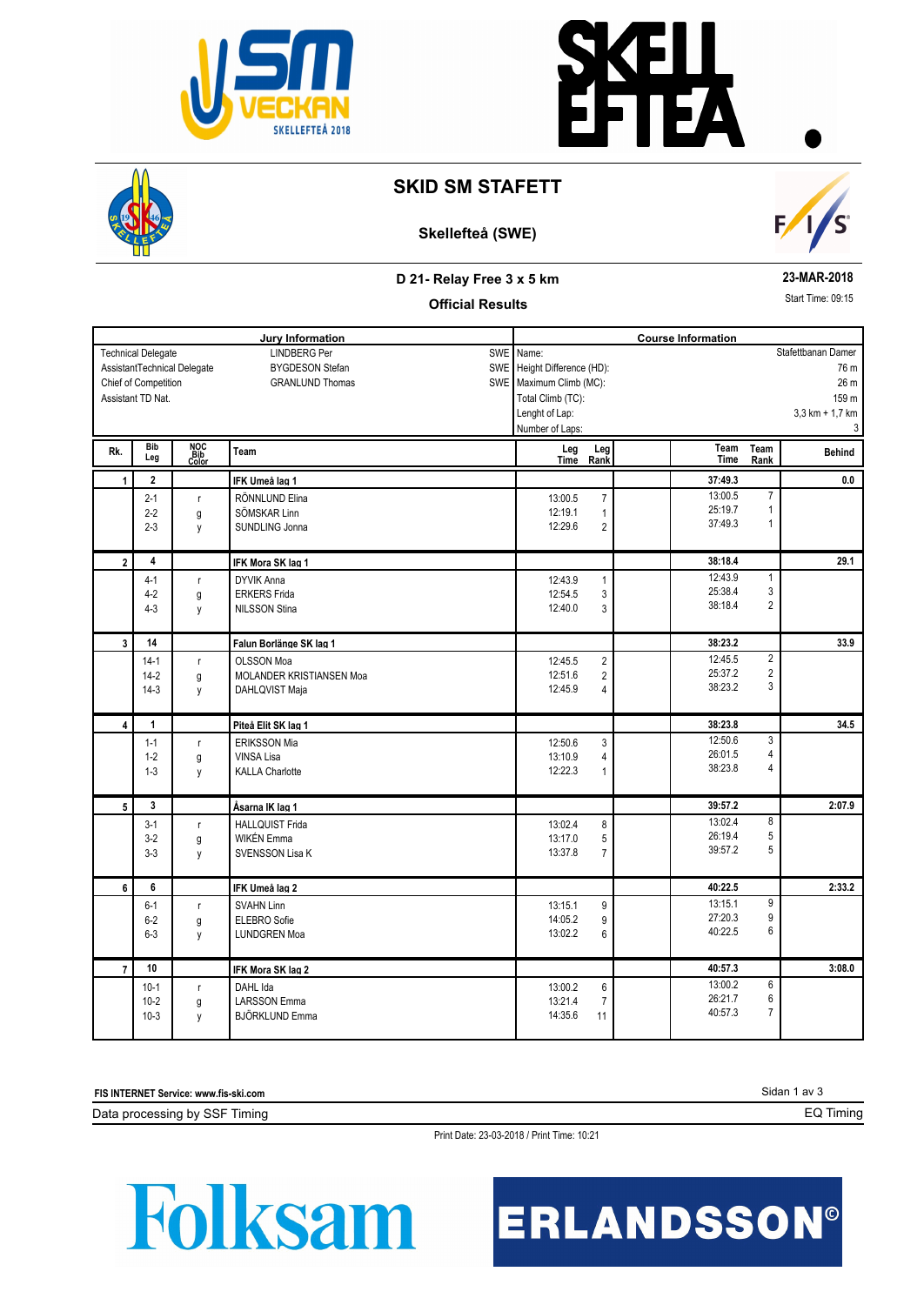



## **SKID SM STAFETT**

#### **Skellefteå (SWE)**



**D 21- Relay Free 3 x 5 km**

#### **Official Results**

**23-MAR-2018**

Start Time: 09:15

| Rk. | <b>Bib</b><br>Leg                | NOC<br>Bib<br>Color    | Team                                                                     | Leg<br>Time                   | Leg<br>Rank                | Team<br>Time                  | Team<br>Rank               | <b>Behind</b> |
|-----|----------------------------------|------------------------|--------------------------------------------------------------------------|-------------------------------|----------------------------|-------------------------------|----------------------------|---------------|
| 8   | 9                                |                        | Östersunds SK                                                            |                               |                            | 41:08.3                       |                            | 3:19.0        |
|     | $9 - 1$<br>$9 - 2$<br>$9 - 3$    | $\mathsf{r}$<br>g<br>y | <b>JONASSON Maria</b><br><b>JIRHED Jennie</b><br><b>MARTINSSON Cajsa</b> | 13:26.1<br>13:24.4<br>14:17.7 | 10<br>8<br>10              | 13:26.1<br>26:50.6<br>41:08.3 | 10<br>$\overline{7}$<br>8  |               |
| 9   | 11                               |                        | Ulricehamns IF lag 1                                                     |                               |                            | 41:10.7                       |                            | 3:21.4        |
|     | $11 - 1$<br>$11-2$<br>$11-3$     | $\mathsf{r}$<br>g<br>y | <b>BERGLUND Agnes</b><br>HAGSTRÖM Johanna<br>NORDSTRÖM Maria             | 14:49.6<br>13:21.1<br>12:59.9 | 16<br>6<br>5               | 14:49.6<br>28:10.7<br>41:10.7 | 16<br>12<br>9              |               |
| 10  | 16                               |                        | <b>Stockviks SF</b>                                                      |                               |                            | 41:50.0                       |                            | 4:00.7        |
|     | $16-1$<br>$16-2$<br>$16-3$       | $\mathsf{r}$<br>g<br>у | PERSSON Alicia<br><b>BLOM Vendela</b><br><b>LINDMAN Filippa</b>          | 12:54.8<br>14:13.4<br>14:41.7 | $\overline{5}$<br>10<br>12 | 12:54.8<br>27:08.3<br>41:50.0 | 5<br>8<br>10               |               |
| 11  | 5                                |                        | Offerdals SK lag 1                                                       |                               |                            | 42:01.6                       |                            | 4:12.3        |
|     | $5 - 1$<br>$5 - 2$<br>$5 - 3$    | $\mathsf{r}$<br>g<br>y | <b>BÅNGMAN Tilde</b><br>DAHL Lisa<br><b>BÅNGMAN Evelina</b>              | 13:33.8<br>14:17.6<br>14:10.2 | 12<br>11<br>9              | 13:33.8<br>27:51.4<br>42:01.6 | 12<br>11<br>11             |               |
| 12  | 17                               |                        | Sävast Ski Team IF                                                       |                               |                            | 42:28.9                       |                            | 4:39.6        |
|     | $17-1$<br>$17-2$<br>$17-3$       | $\mathsf{r}$<br>g<br>у | <b>MODIG Lovisa</b><br><b>HOLMBOM Svea</b><br>NILSSON Moa                | 12:51.8<br>14:53.5<br>14:43.5 | $\overline{4}$<br>14<br>13 | 12:51.8<br>27:45.4<br>42:28.9 | $\overline{4}$<br>10<br>12 |               |
| 13  | 8                                |                        | Gellivare Skidallians IK                                                 |                               |                            | 43:04.6                       |                            | 5:15.3        |
|     | $8 - 1$<br>$8 - 2$<br>$8 - 3$    | $\mathsf{r}$<br>g<br>у | LARSSON Jenny<br><b>VIKMAN Hanna</b><br>JÖNSSON Matilda                  | 13:46.1<br>15:09.4<br>14:08.9 | 13<br>16<br>8              | 13:46.1<br>28:55.6<br>43:04.6 | 13<br>14<br>13             |               |
| 14  | $\overline{7}$                   |                        | Åsarna IK lag 2                                                          |                               |                            | 43:21.8                       |                            | 5:32.5        |
|     | $7 - 1$<br>$7-2$<br>$7 - 3$      | r<br>g<br>y            | <b>HALLQUIST Sara</b><br>ROSENBERG Signe<br>HALLQUIST Ingrid             | 13:27.5<br>14:44.6<br>15:09.6 | 11<br>13<br>15             | 13:27.5<br>28:12.2<br>43:21.8 | 11<br>13<br>14             |               |
| 15  | 12                               |                        | Kalix SK lag 1                                                           |                               |                            | 44:21.9                       |                            | 6:32.6        |
|     | $12 - 1$<br>$12 - 2$<br>$12 - 3$ | $\mathsf{r}$<br>g<br>y | OLOFSSON Maria<br><b>NIEMI</b> Evelina<br><b>LUNDKVIST Helena</b>        | 14:48.4<br>14:37.6<br>14:55.7 | 15<br>12<br>14             | 14:48.4<br>29:26.1<br>44:21.9 | 15<br>15<br>15             |               |

**FIS INTERNET Service: www.fis-ski.com**

Data processing by SSF Timing

Print Date: 23-03-2018 / Print Time: 10:21

Folksam

ERLANDSSON®

Sidan 2 av 3

EQ Timing